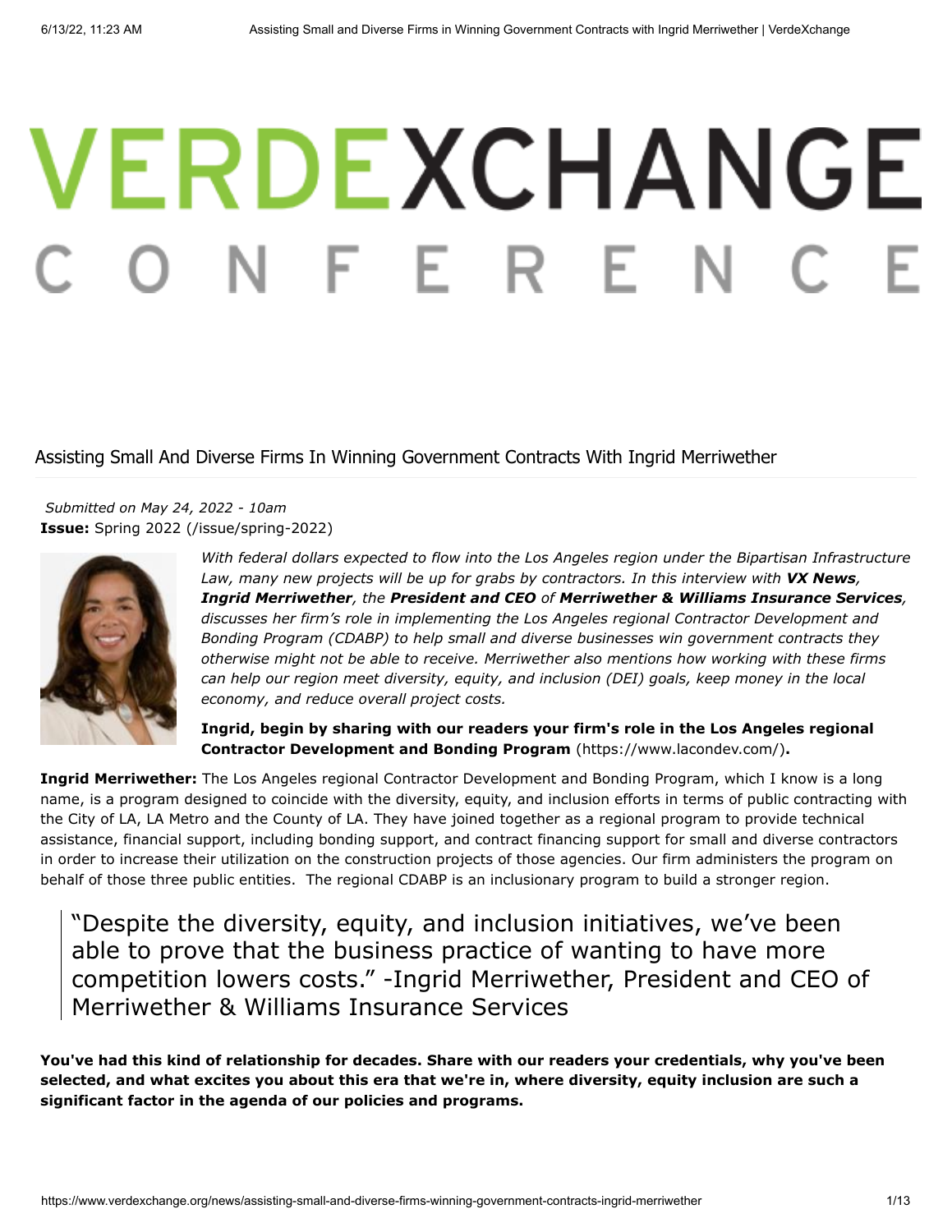Our firm, [Merriwether and Williams \(https://imwis.com/\),](https://imwis.com/) is a licensed insurance brokerage firm. As an insurance broker, we are licensed to provide contractors with bonding, which is seen as one of the significant barriers for contractors to be able to compete for and participate in public works projects because bonding is a form of financial credit. Bonding comes under the insurance industry, and we're an insurance and risk management firm.

Beyond that, it's more about values. Being a minority-owned firm ourselves, we have a unique affinity to the challenges faced by other diverse firms, particularly those trying to participate in the public contracting arena. Our approach to addressing those barriers is using our industry expertise to apply a new approach to risk management because risk management, intentional or not, serves as a screen out process. Agency standards to mitigate risk generally screen out a significant percentage of the folks who might otherwise want to be considered for contracts. We have something called an "aligned risk management" approach, where you can achieve the objectives of mitigating risk and still achieve participation from small and diverse contractors. The two are not mutually exclusive.

We've been able to demonstrate how that can be accomplished by extending resources enabling their participation, and then mitigating their risk of defaulting through certain risk mitigation practices that we bring about in our administration of these programs.

#### **What are your processes utilized to de-risk these construction projects?**

First of all, we assess contractors who enroll in our program so that we have a really good, thorough understanding of where they are in the lifecycle of their business, where they may have areas of challenge, and how to help improve those areas and better position them. We take a different perspective at those areas such as bonding and financing that have been systemic and institutional barriers. Otherwise, we'd reach the same conclusion that everybody else does and say they're not qualified. The lens we look through is more: here's an area that may be perceived as a weakness. What can we do to improve that area? What risk mitigation practice will offset perceived or legitimate risks?

Then, when they have identified a project that they want to bid on, we help them assess that project in terms of its fit to their current capacity. Is that an appropriate size project for them to pursue? Are the bid or contract requirements achievable at minimal risk to their business and the agency? We give them guidance in these areas before they seek out work and once they've identified an opportunity and they want to bid.

Let's say they can't qualify on their own for a bond to bid that project. Then, we step in and determine whether it's appropriate to give them collateral support to help them qualify. That's where our public entity sponsors provide bond guarantee support on their behalf to help them qualify for a bond that they would not otherwise qualify for.

In the event that they bid the work and they're awarded the project, that's when we go into risk mitigation mode to make sure that we're working with that contractor all the way through contract completion to support them and help them address issues that might arise. Because we're hired by the public agency, who is essentially the owner of the project, we're in an ideal position to bring attention to circumstances that might be occurring on the project that might negatively impact the contractor we're assisting. Then, we can bring the public agency or a prime contractor to bear to help us address these circumstances, get things back on track, and ensure successful completion of the contract and further capacity building of the contractor.

#### **Let me ask you a provocative question. As a firm, you don't have any risk? Is that fair to say?**

Well, we don't have any risk in terms of the financial resources extended to these contractors. Our risk is that if we had too many failures and defaults, no one would adopt our program. In this way, there's an indirect risk that the performance of our programs is what enables us to put more programs in place and be hired to do this work, but we don't have any direct risk in conjunction with the contractor. As an insurance broker, you don't take direct risks. Risks are borne by insurance carriers, bonding companies and in the case of bond guarantees – our program sponsors.

#### **You've been doing this for decades. What have you learned about doing the job that you do for your public entities?**

We've learned a couple of things. One is just a testament to the reality that these contractors who are generally perceived as less qualified, less sophisticated, have less capacity: we've seen and proven otherwise. We have only had two contractors in 25 years fail to complete their contracts. Our loss ratio in our programs is less than 1 percent. The industry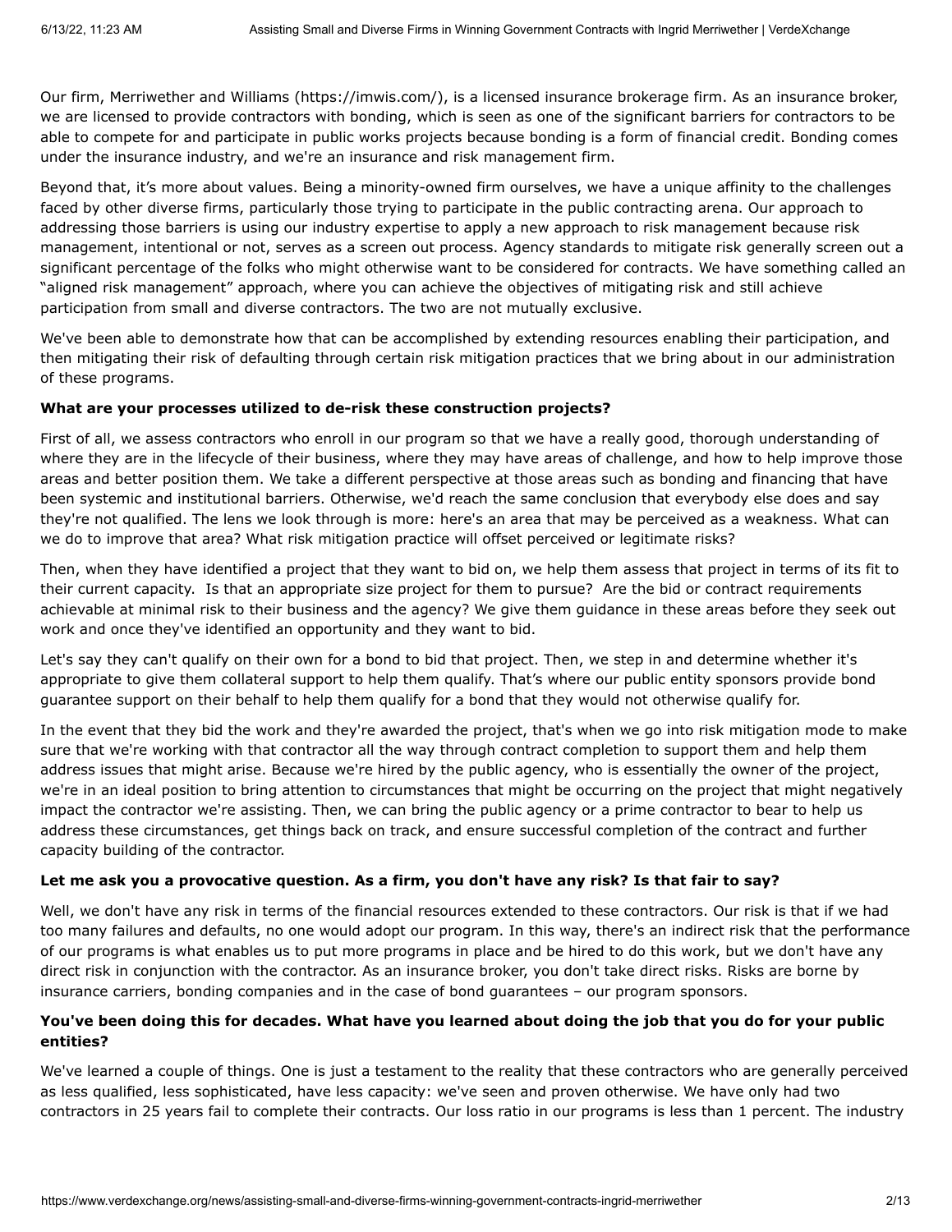loss ratio is around 20 percent. Despite perception, these contractors have the aptitude, attitude, and competency to successfully complete this work.

We've also learned and can illustrate the cost savings that can inure from these programs for the public entity sponsors – and by extension the taxpayers who fund public construction. Cost savings are an important factor to understand. Public agencies award construction, for the most part, on a low bid basis. The lowest responsive bidder in terms of cost is who gets awarded a particular construction project. That's just the nature of public contracting.

Anything you do to increase the pool of firms that can compete is an investment in competition. When you remove barriers that preclude firms from competing, like accessing bonding and working capital, anything that keeps those firms from being able to compete means an agency is going to be paying more for their contracts because they have less competition.

We've been able to track and demonstrate that in quantitative dollars. Contractors who we assist in the programs we administer are enabled to bid work – when they are the lowest responsive bidder our sponsors capture savings. At LAX, as an example, we enabled a contractor to bid a project, and they submitted the lowest bid by \$1.8 million. If that contractor had not been able to bid, LAX would have paid \$1.8 million more for the services that they were procuring. This clearly illustrates that removing barriers enables more competition and more competition generates cost savings.

#### **The established contractors of the world cover themselves by just asking for change orders to cover their failures. Is that the way you've had such few losses?**

Warranted change orders because an owner has added something to the scope of work, unforeseen conditions or economic factors such as supply chain issues and inflation impact all contractors including small contractors where they bear, as is often the case, a disproportionate impact of these circumstances. I think one of the factors is that when you're a big firm, it's easier to absorb losses. You can even navigate around performance issues.

When you're small, especially as a minority contractor, because of the entrenched perceptions, you don't take those risks. Your compelled to complete that project, sometimes even at a loss because your ability to secure future work is largely impacted by your successful completion. That's why I say they have the attitude.

### **Give me an example of a contractor that you would not be able to assist? What are the circumstances that lead to that conclusion?**

What I can say is that we never turn anyone away, but what we might say is "not yet." With each contractor, we individually assess them and develop a work plan to help them improve their position. It might not mean we're going to be ready to recommend a bond guarantee for them or provide them contract funding, but we keep working with them to get them to that place where they would be eligible for those financial resources.

### **We've had real disruptions to the economy with COVID, the supply chain, and in the financial sector. How has the smaller, more challenging side of the contractor world weathered those storms?**

It has certainly been impactful. Smaller firms have less capacity to regroup when you have these kinds of dynamics. The biggest impact for them was work they anticipated performing that got canceled. They don't have the kind of volume to just offset that from other work. They had to ride out the storm of lower revenue and contracts that they thought were happening that didn't. They also oftentimes have lower overhead, which can help balance their ability to weather that kind of storm for a short period.

What's great about public work is that even in recession times and even during COVID, it never stops. There's always public construction going on. It's part of the reason why it's so pivotal to have their participation in public construction because it's kind of recession-proof. Not to mention, public dollars are supposed to represent the public community including community based small businesses.

To your other point, this new focus on diversity, equity, and inclusion has been a benefit because despite COVID going on, you actually have an increased interest by public agencies trying to figure out how to do better in engaging small and diverse businesses participating in their projects.

**Comment on the multiplicative impacts of contracting dollars staying local and how the region's program helps maximize those benefits.**